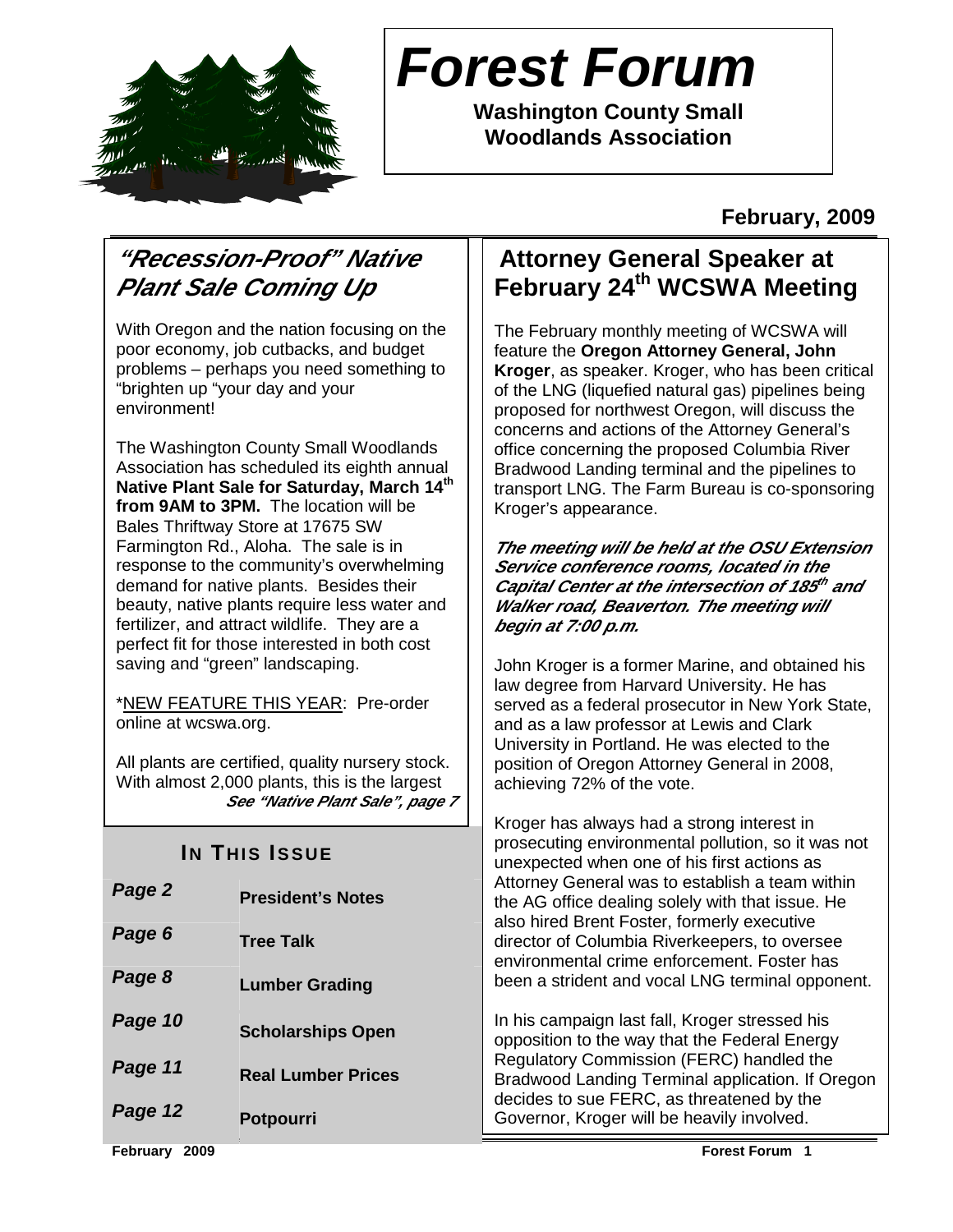# **Notes from the President by Dallas Boge**

2008 certainly went out with a BANG! It is amazing how much damage 30+ inches of snow can do when the affected vegetation is not used to dealing with such loading. Although we haven't been all over our tree farm, hunters who have tell us that damage is minimal, just some broken limbs. That seems to me to be a blessing, saves pruning. Some of our alders didn't fare so well, a lot of tops broken out of the big trees. These trees would never make the grade for saw logs, so it looks like more firewood. It will be interesting to see the broken tops to see if there is decay in them. Mature alder seems to be prone to this problem.

Local buildings mostly fared well, although several sustained considerable damage. A neighbor's large and almost new hay barn lost much of its roof on both sides, the damage pattern quite interesting. The roof has three rows of roofing up the building, all the damage is in the center section. Could be a design flaw in the trusses holding it up. Other older and not so well designed buildings collapsed completely.

We elected not to purchase any replacement seedlings this year for Christmas tree harvest. Planning has been under way for several years to widen the rows between trees to 10 feet by taking out every other row. This will make necessary ground based work in the trees much easier than now with 5 foot row spacing. It is hard to get a tractor between mature trees when the rows are that close together. It caused a lot of limb damage. With just seven acres in Christmas trees, it is too much for two old people to hand spray and not enough for aerial applications, so a tractor is the only practical answer. The inclement weather has caused a postponement of any transplanting we had hoped to accomplish before my busy tax season which starts the first of February.

If you haven't already, get your requests in for Tree School in March. Classes always fill up quickly. There are many new classes this year, something for every taste.

The legislature is back in session. It is important to keep track of what they are doing. The Government Affairs Committee meets about every two weeks during the session, and all are welcome to attend. You can attend from home via the telephone. See the OSWA website for details.

WCSWA has signed on with Columbia Riverkeepers as an intervener in the Palomar LNG pipeline project. This will allow us to offer comments on the process as it proceeds. The recent change of administrations in Washington DC may make the fight to defeat the projects easier, time will tell.

That's all for now.

Dallas

**Family Forest Certification: Program and Activity Updates,** by Kathyrn Fernholtz, Dr. Jim Bowyer, and Dr. Steve Bratkovich of the Dovetail Partners, Inc. November, 2008. This report presents a good summary of the status of both American Tree Farm (ATFS) and Forest Stewardship Council (FSC) certification efforts in the United States. This is a good reference to help those interested in understanding the progress and potential; for certification. On-line at:

http://www.dovetailinc.org/reports/pdf/DovetailATFSFSC1108iz.pdf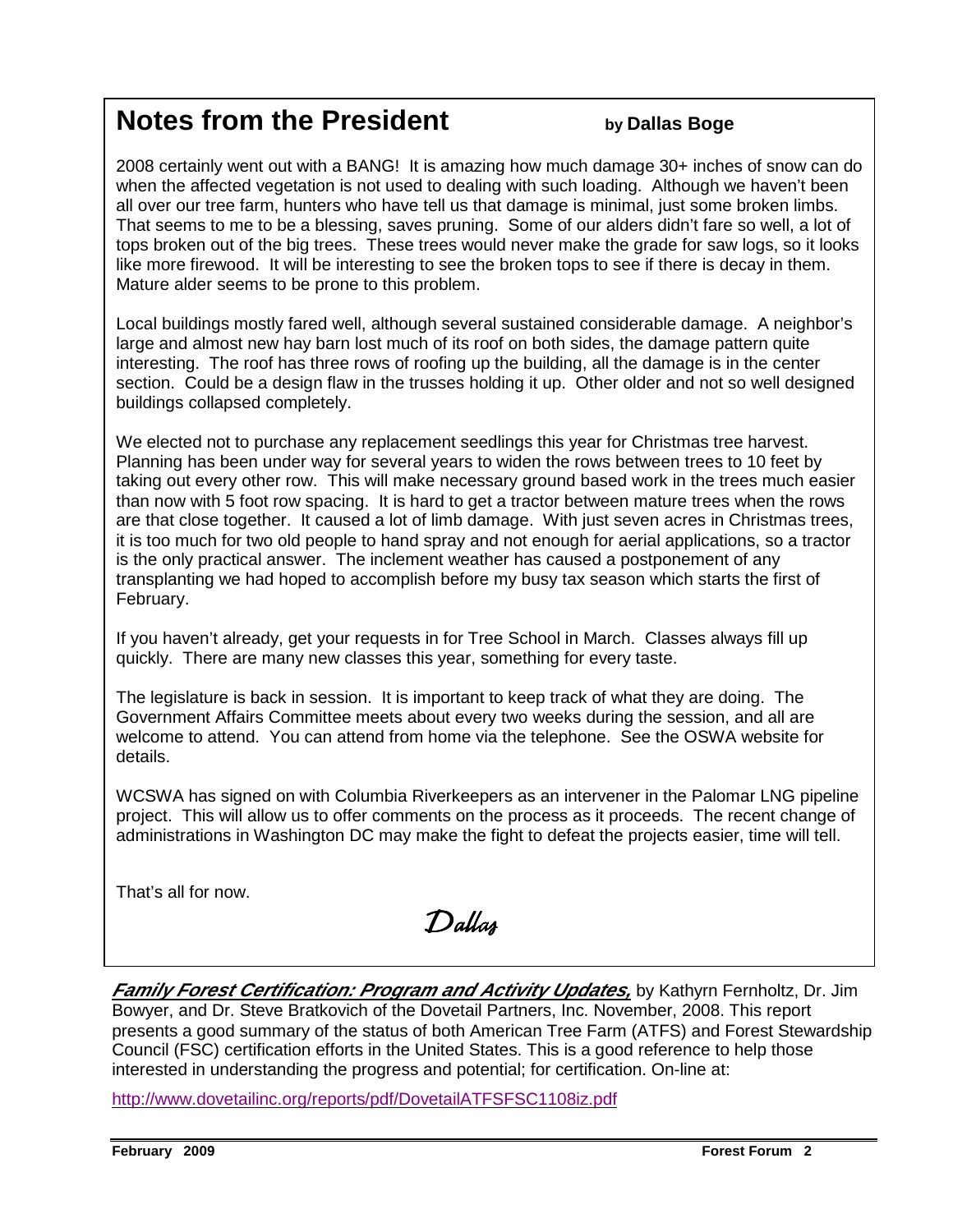#### **WCSWA Leadership**

 **President – Dallas Boge; 503-357-7688 Vice-President** – **Jim Brown; 503-284-6455 Secretary-Treasurer – Bob Shumaker**; 503-324-7825 Board of Directors: Dick Courter; 503-297-1660 Art Dummer; 503-357-4258 Tom Nygren, 503-628-5472 Neil Schroeder; 503-628-2344 Bonnie Shumaker – 503-324-7825 Bill Triest – 503-646-5220  **Legislative Committee Chair:**  Ron Larson; 503-775-3223

**WCSWA Website** www.wcswa.org

**Website Manager: Kathy Scott** Contact Tom Nygren for web postings and information.

**Forest Forum Newsletter Editor:** Tom Nygren 503-628-5472 e-mail: tnygren@juno.com

#### **The Tree Farm Tradin' Post**

 for tools, equipment, property, or materials? You can place a free advertisement in Forest Forum. A free service to our members: List tree farm items/land to buy, sell, or trade. Contact Tom Nygren, 503-628-5472. Got a tool or piece of equipment you don't need any more? Or maybe you are looking Another way for tree farmers to help each other! (3 month limit)

#### **For Sale:**

- 1) **Tree mulch mats**, 1000+ available, 4'x3' with planting hole in middle, heavy weight woven poly propylene 100+ \$.75 each, 500+ \$.50 each
- 2) **Organic/biodynamic finished compost**, \$100 a pick-up, loaded by appointment. Complete plant food, a little goes a long way. Paul Sansone, 503 359-3541, psansone@pacifier.com

#### **Event Calendar**

| <b>February</b> | 19-21 Oregon Logging Conference – Eugene. Call 541-686-9191, or go to<br>www.oregonloggingconference.com<br>24 WCSWA Monthly Meeting - 7:00 p.m. OSU Extension office. Capital Center,<br>at Walker Road and 185 <sup>th</sup> in Beaverton. AG John Kroger, speaker.                                                                                                                                                                                                                      |
|-----------------|--------------------------------------------------------------------------------------------------------------------------------------------------------------------------------------------------------------------------------------------------------------------------------------------------------------------------------------------------------------------------------------------------------------------------------------------------------------------------------------------|
| <b>March</b>    | 14 Native Plant Sale - Bales Thriftway Parking Lot. 9:00 a.m. to 3:00 p.m.<br>21 Tree School - Clackamas Community College, Oregon City. For information<br>and application, contact Cheryl at 503-655-8631. (note: this school fills up<br>quickly, so act immediately!)<br>24 WCSWA Monthly Meeting - 7:00 p.m. OSU Extension office. Capital Center, at<br>Walker Road and 185 <sup>th</sup> in Beaverton. Program: David Ford (OSWA) and Mike<br>Gaudern (The Woodland Carbon Company) |
| April           | 28 WCSWA Monthly Meeting - 7:00 p.m. OSU Extension office. Capital Center, at<br>Walker Road and 185 <sup>th</sup> in Beaverton. Program: Arborist Loren Radford                                                                                                                                                                                                                                                                                                                           |
| May             | 26 WCSWA Monthly Meeting - Program: Potluck at Stub Stewart State<br>Park                                                                                                                                                                                                                                                                                                                                                                                                                  |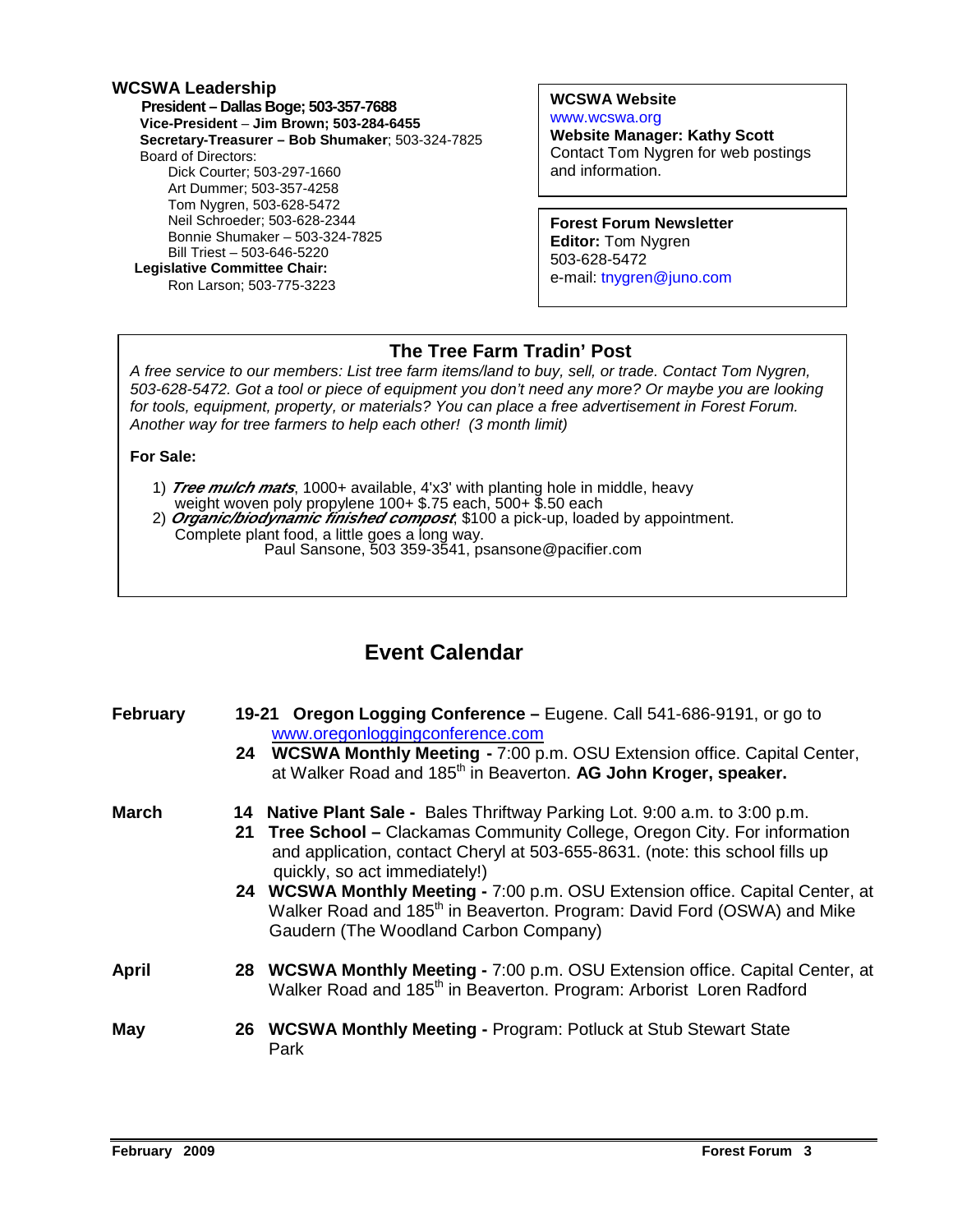#### **ODF Launching Oregon Roundtable on Sustainable Forest Management**

The Oregon Roundtable on Sustainable Forest Management will be a forum for multiple stakeholders to advance understanding, assessment, and reporting of forest sustainability. The Roundtable creates the opportunity to promote forest resource management in a manner that integrates environmental, economic, and social considerations, using the goals and objectives of the Forestry Program for Oregon and the Oregon Indicators of Sustainable Forest Management as common state frameworks.

The first meeting of the Roundtable is scheduled for **Thursday, March 6, from 9 to 12 p.m.** in the Tillamook Conference Room at Oregon Department of Forestry headquarters in Salem. **More information on this meeting is found on page 9 of this newsletter.** If you are interested in attending the meeting, contact David Morman, ODF, at dmorman@odf.state.or.us or at 503-945-7413

#### **Advertising Opportunity:**

**The Forest Forum is a monthly newsletter sent out to over 250 members and friends of WCSWA. Advertisers receive free newsletters for the duration of their ads.** 

#### **ADVERTISING RATES (PRICE INCLUDES TYPESETTING & AD PREP)**

**YES!** I want to advertise in the WCSWA Forest Forum. Ad size:

| Enclosed is a check or money order for: 1 issue ___ 4 issues ___ 12 issues ___ |  |
|--------------------------------------------------------------------------------|--|
|                                                                                |  |
|                                                                                |  |
|                                                                                |  |
|                                                                                |  |
|                                                                                |  |
| Fax ________________                                                           |  |
|                                                                                |  |

|                    |       |        | 12     |
|--------------------|-------|--------|--------|
|                    | issue | issues | issues |
| 1/12               | \$15  | \$30   | \$75   |
| page               |       |        |        |
| $1/6$ page         | 25    | 50     | 125    |
| $\frac{1}{4}$ page | 35    | 70     | 175    |
| $1/3$ page         | 45    | 90     | 225    |
| $\frac{1}{2}$ page | 65    | 130    | 325    |
| $2/3$ page         | 86    | 170    | 425    |
| Full               | 125   | 250    | 625    |
| page               |       |        |        |

Please send this form, ad copy, logos, photos, etc. to: **Dallas Boge, 10735 NW Thornburg Rd, Gales Creek, OR 97117** 

**Thank you for supporting Washington County Small Woodlands Association!** 

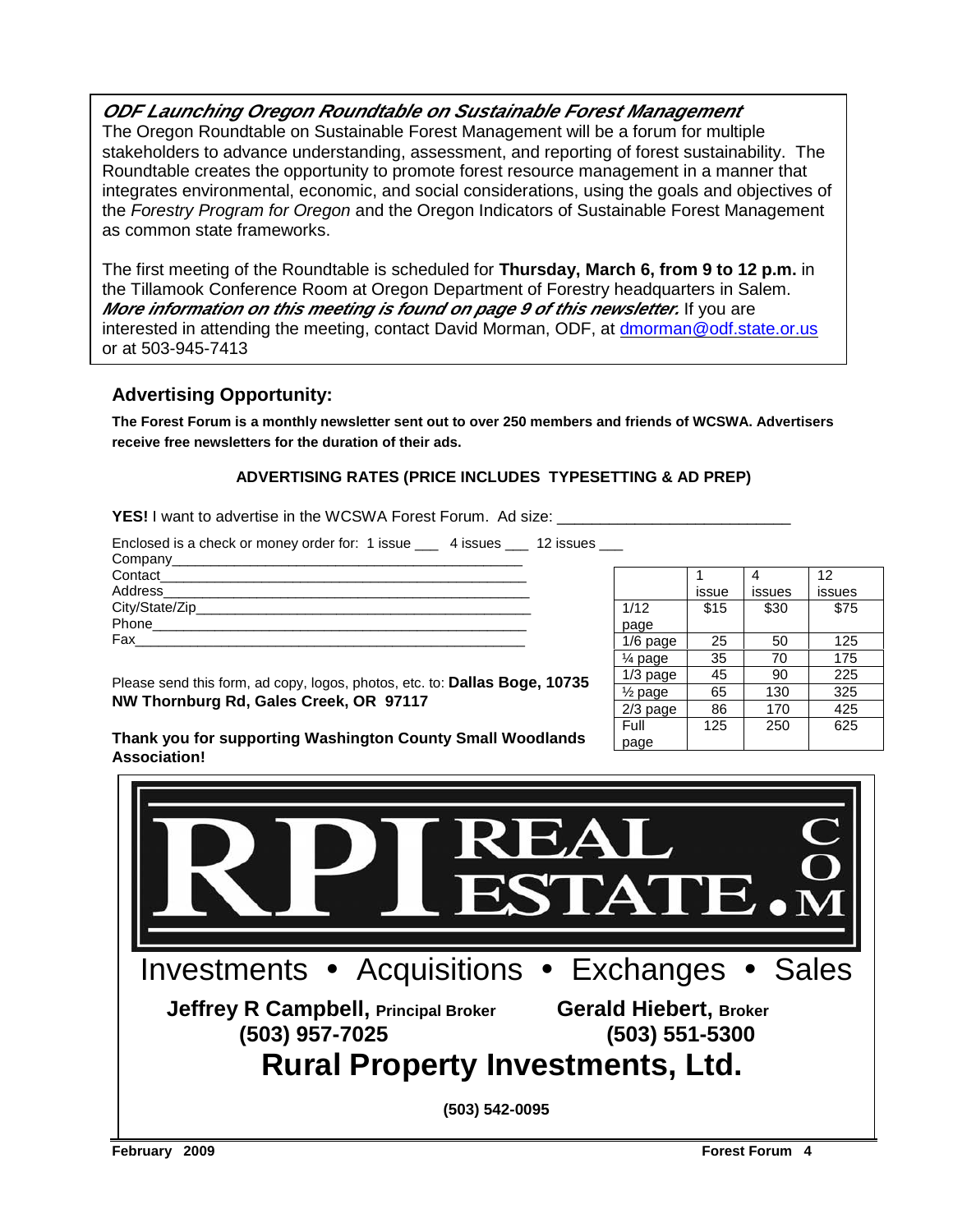

## **Stewardship Foresters Update WCSWA Members**

The January WCSWA monthly meeting featured a presentation and discussion of the Forest Practices Act notification process and requirements. Notification, often erroneously called "permit" for most forestry activities, is a relatively simple process that can be performed using forms provided by the Oregon Department of Forestry. Forestry activities involving potential fire hazards, usually heavy machinery, however, do require a permit. Forms are available at District offices on on-line at the ODF website.

Eric Perkins and Tom Kennedy, ODF Stewardship Foresters from the Forest Grove District office, led the audience through various forestry activity scenarios, and provided forms for the audience. Eric can be reached at 503-359-7437, and Tom Kennedy at 503-359-7487. Eric's area of responsibility lies roughly north and west of Forest Grove, and Tom's area is west and south of Forest Grove – Hillsboro. Call the District office to find out which Stewardship Forester is responsible for your woodland, there are several other areas/Foresters also.



**<<< Eric Perkins** 

 **Tom Kennedy >>>** 

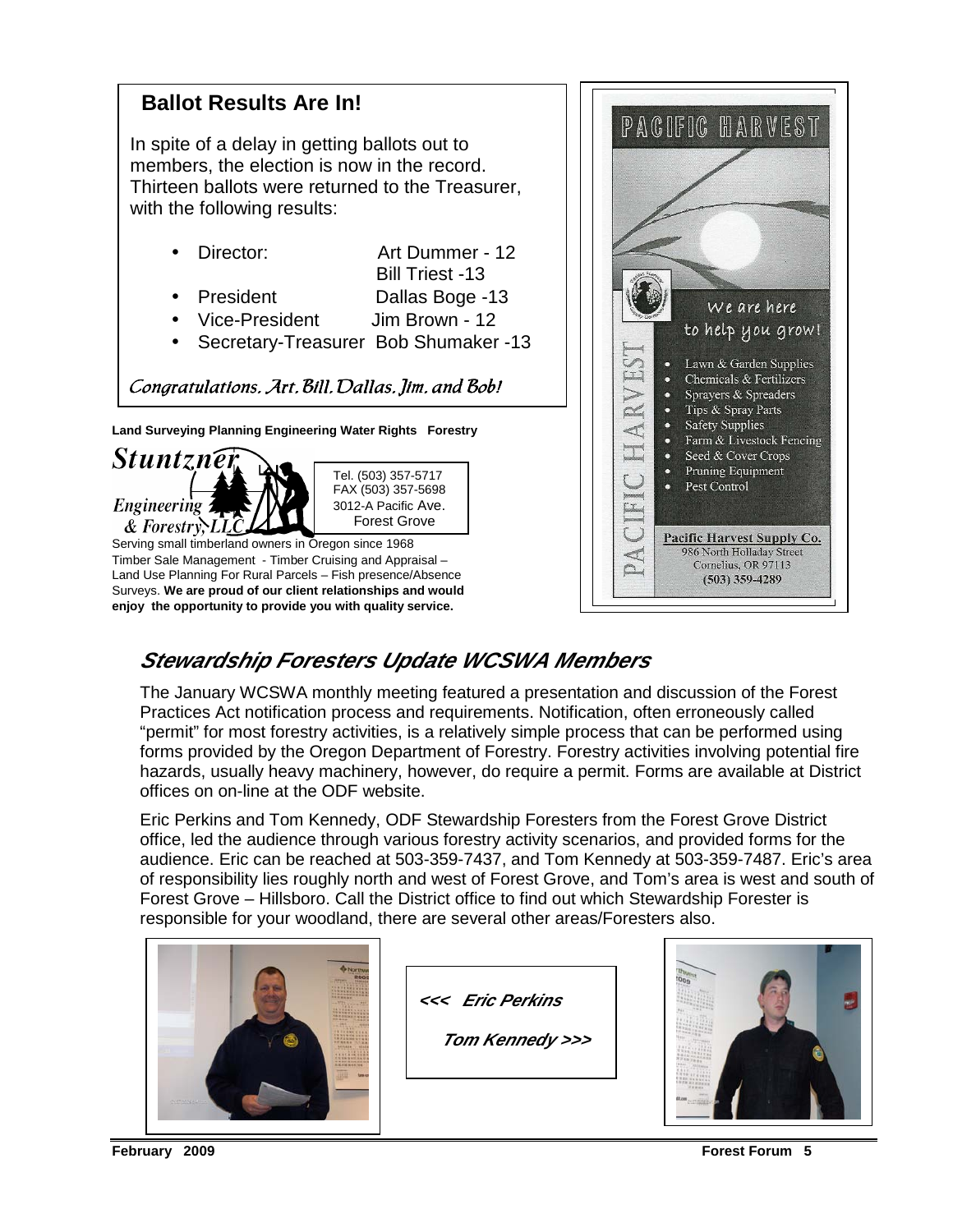## **Tree Talk by Bonnie Shumaker**

This is the winter where if you look out the window and it isn't snowing and the weather is not too cold, you better get outside and do whatever it is you were planning to do when the mood and the circumstances came together. The circumstances definitely have the upper hand so far this winter. Bob and I have a pruning patch we planned to get done before the seedlings arrived and planting takes priority. I think we may be scaling back the size of that patch because even though we have gone out and given it our best (two hours at a time) when the weather cooperated, we're about half done, it is snowing right now and the seedlings are coming in a week. I suppose we could go out in the snow, but that's one of the glories of tree farming: some projects can wait, even for another year.

 The other tree farm work that Bob has been tackling is cleaning up the broken tops from the December storm. Why does it seem to always be the best trees in a stand that break? I guess they're proving that best is a relative term. A tree has to be more than tall and have good dbh (diameter breast height), it must also be strong to the core and perhaps be able to dodge wind and too much ice build-up. We do have a head start on next year's firewood, however. In making a decision on the standing trees that are left with broken tops, we may take Dale Thornton's advice and if they have green left on them, keep them standing until the market improves and at least get one log out of them. Firewood will be the fate of ones that don't make that cut.

 Two other activities will be heating up in February, even though the weather may not. One is the pick up and delivery of seedlings from Lewis River. I know Bob has contacted all of you who ordered seedlings about this. The other is gearing up for our eighth annual WCSWA Native Tree and Plant Sale. It is hard to believe it has been eight years. I think I have been head honcho for four of those years. The willing help of WCSWA members makes this busy time also a fun time. If you have helped in the past, be assured you will be contacted to have another chance for fun. If you haven't been a part of the plant sale before, it is a great way to further a positive image of tree farmers with our urban neighbors while enjoying the camaraderie of fellow tree farmers. To volunteer, please contact me at (503)324-7825. Look for the "Plant Sale" article elsewhere in this "Forest Forum" for more information.

 In case you haven't read Ken Faulk's message in OSWA'S current "The Woodlander Update", I recommend it to you. He reminds us of the investment value of timberland, especially in the long term, but with current markets and the economy as depressed and depressing as they are, he has the perfect recipe for feeling better. He suggests taking a walk in the woods and listening to your trees and investment grow. I would add that the beauty of the woods is good for the soul, too, even and perhaps especially in the snow!

# **Got Some "Monkey Trees"?**

Mike Heath of Stimson Lumber Company has alerted the Forum to a need for "monkey trees". The Oregon Zoo is refurbishing their primate center, and needs some trees to provide the aerial entertainment for the primates. The Zoo is looking for 15 trees. The species that are suitable are bigleaf maple, alder, Oregon ash, or Oregon white oak. The trees should be 12" to 16" diameter at the base.

If you have trees that meet these requirements, and are willing to provide them for the primate center, please contact Mike Heath (mheath@stimson.com, 503-359-3411, or cell 503-816-0635).

Removal of the trees, and any possible remuneration, is not defined at this point. However, if you have the trees and would like to be part of a public service, follow up and see what develops.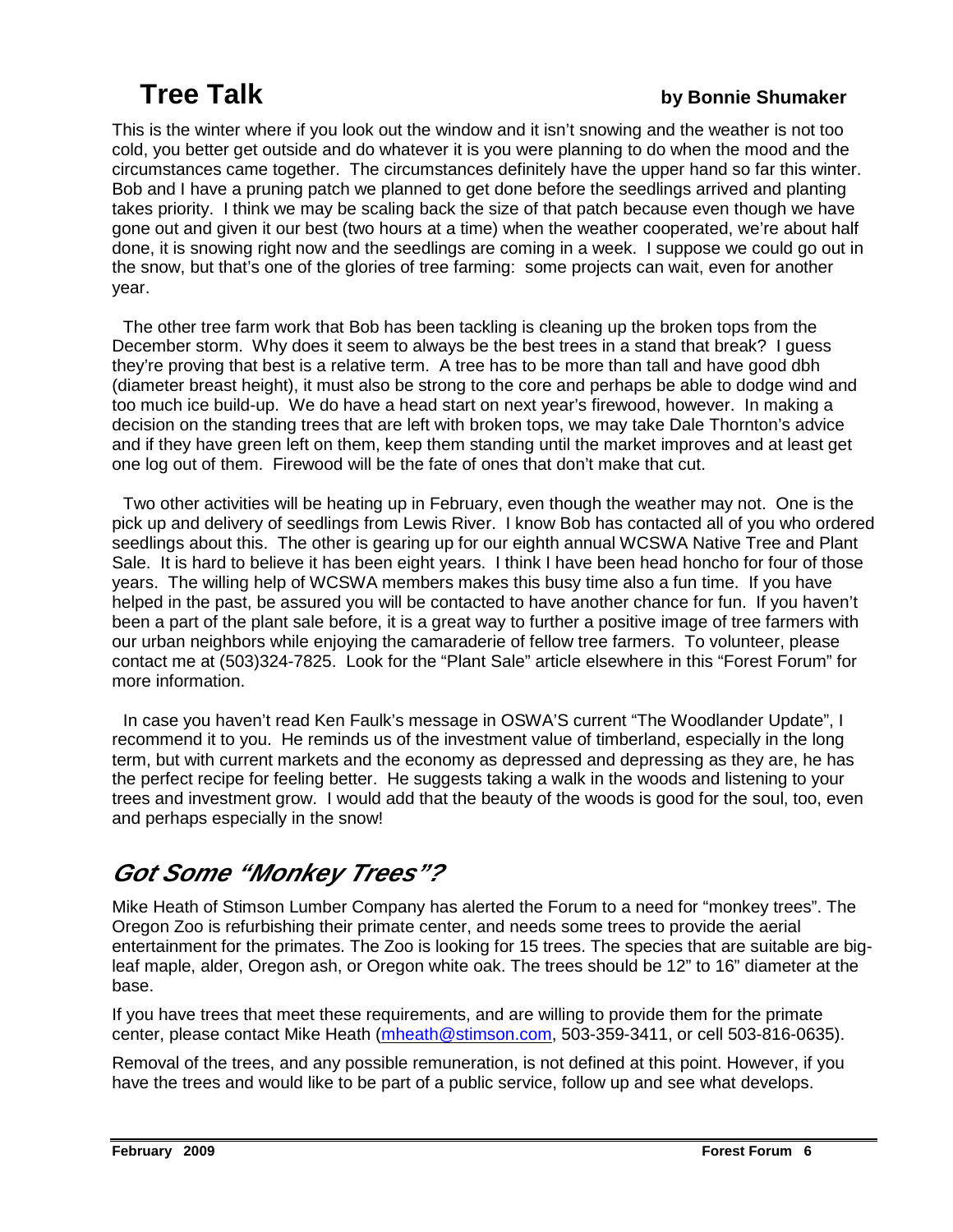#### **Native Plant Sale, continued from page 1**

one-day sale of its kind in Oregon. Many species are becoming rare in our Oregon forests and nonexistent in developed areas. This year's sale offers sixteen new varieties. Master Woodland Managers, "Naturescaping" experts and Master Gardeners will be available to answer questions about selection, suitability, planting and care. All profits from the sale fund scholarships and community education.

This is the eighth year that WCSWA's Native Tree and Plant Sale offers an opportunity for urban gardeners to get to know and appreciate tree farmers through a shared love of plants. Proceeds from the sale make it possible to offer two \$1,000 scholarships to students sponsored by WCSWA members. Native plants are favorable for environmental and cost saving reasons, so we are billing this year's Plant Sale as "recession-proof". Come to the sale yourself and share the information with friends to help make the sale a success. This year we offer the opportunity to pre-order online at wcswa.org. If you would like to help with the sale, call Bonnie Shumaker (503)324-7825.

#### A Note From Nicole….. "Forestry Scams"

I have been talking to a journalist with Oregon Public Radio about family forestland owners, forestry extension, and about the risk some landowners face when they are approached by people with poor intentions, or sent letters trying to get you to have them log your forest to "help" you.

Have any of you been approached in this way? Do you know anyone who has? Have you helped someone from becoming a victim to a forestry scam? Are you willing to speak to a reporter?

If so, please contact me via email of phone (listed below) and I will get you in touch with the reporter.

Nicole A. Strong **Master Woodland Manager Program**  OSU College of Forestry http://extension.oregonstate.edu/mwm Forestry Instructor **Women Owning Woodlands Network** (541) 829-1270 http://groups.yahoo.com/group/wownet



THE ULTIMATE IN LAND CLEARING!

503-313-2599

Save time and money on your next land clea ject by calling Brush Tigers, Inc. We can acre of heavy brush and small trees or u acres of light brush in a single day leaving nothing to haul away!

- Land/Lot Clearing
- $\bullet$  Fire Breaks
- Maintenance of Fire and Logging Roads

VISIT OUR WEBSITE TODAY AT: WWW.BRUSHTIGERS.COM

Or email us to receive an information EMAIL: BRUSHTIGERS@COMCAST **CCB 162482**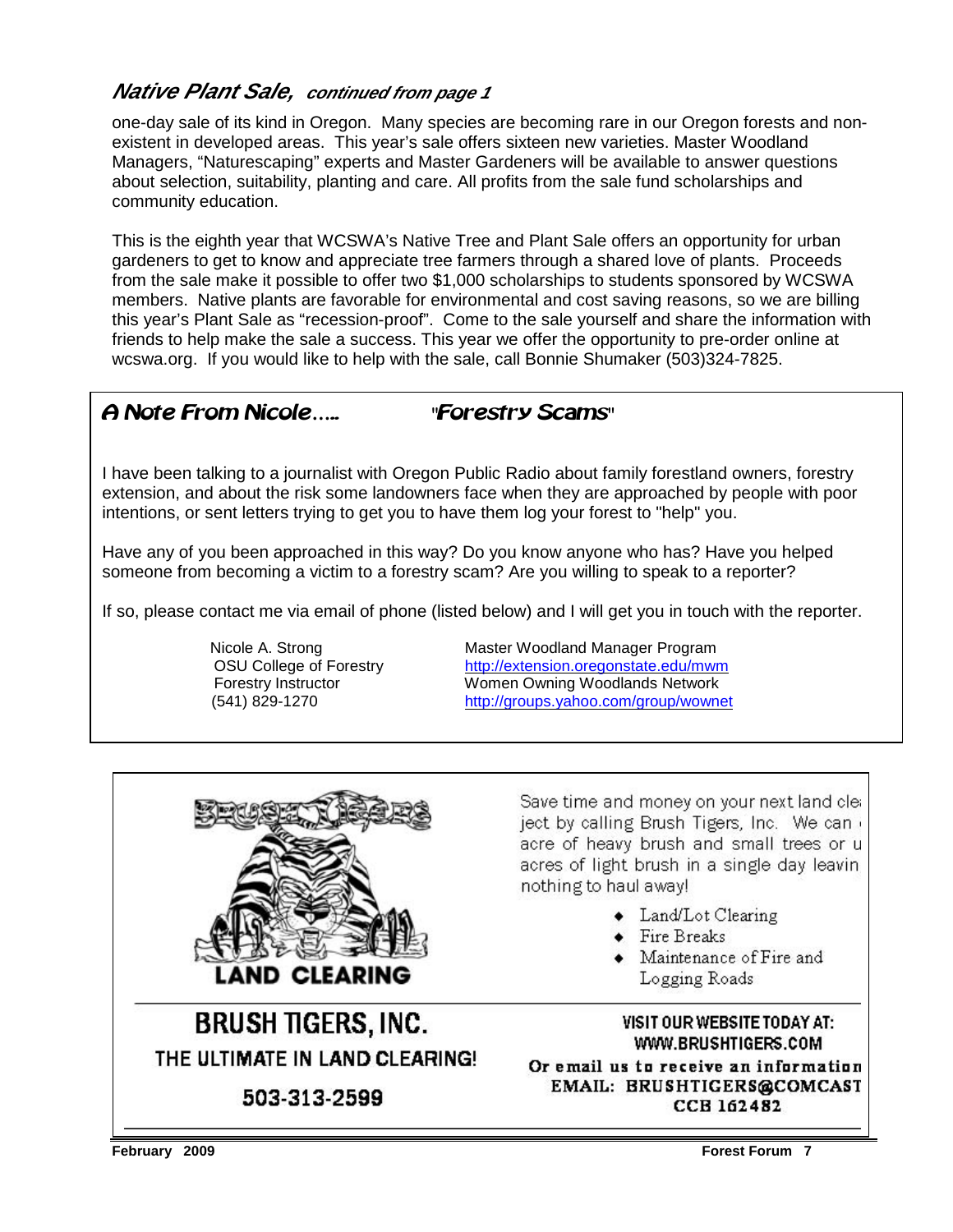# **Special Milling: Getting Past the Grading Problem**

With the collapse of commodity log markets, many small woodland owners are wondering if they can use portable mills – theirs or those of small contractors – to produce lumber and specialty wood products for a value-added price. By milling their own logs and marketing to small retail outlets, building contractors, and others with a need for construction and other types of lumber, beams, other wood products, these woodland owners hope to achieve a better return on their wood.

However, lumber grading requirements can pose a roadblock. Local building standards may require that all or some of such products be graded by a certified grader. Some owners have contracted with grading consultants to perform this service. Others are put off by the cost, coordination, and other impediments to using a consultant.

The State of Wisconsin Legislature recently passed a law providing a mechanism for some locally produced dimension lumber (that has not been grade-stamped by a lumber grading bureau, to be used in the construction of a dwelling. The producer must sell directly to the person who will inhabit the building or that person's agent, the lumber must meet all applicable codes, and the person milling the lumber must provide a certificate regarding the lumber, and must have been certified through a training course provided by the state.

A publication "Wisconsin Local-Use Dimension Lumber Grading" has been developed, and will be available on the University of Wisconsin Extension website in the near future.



#### Mountain Beaver: Life history and control February 14, 2009, 10:00am-Noon Hopkins Demonstration Forest, 16750 S Brockway Rd, Oregon City 97045

One of the most challenging pests on forest lands especially in reforestation areas, is the mountain beaver. No, this isn't "Benny the Beaver" or the great dam builders who insert their structures in local streams and flood the surrounding land. Instead, the mountain beaver is a nocturnal mammal that burrows in the ground and comes out frequently to eat newly planted tree seedlings

The clinic will discuss the life history and biology of the mountain beaver helping landowners better understand their control options. Trapping will be demonstrated. Animal damage seedling protectors, will be described and their installation demonstrated.

Mike Bondi. OSU Extension agent for forestry and Christmas trees, is the instructor for this class. Contact the OSU Extension office (503-655-8631) for more information or if you need directions to Hopkins Demonstration Forest.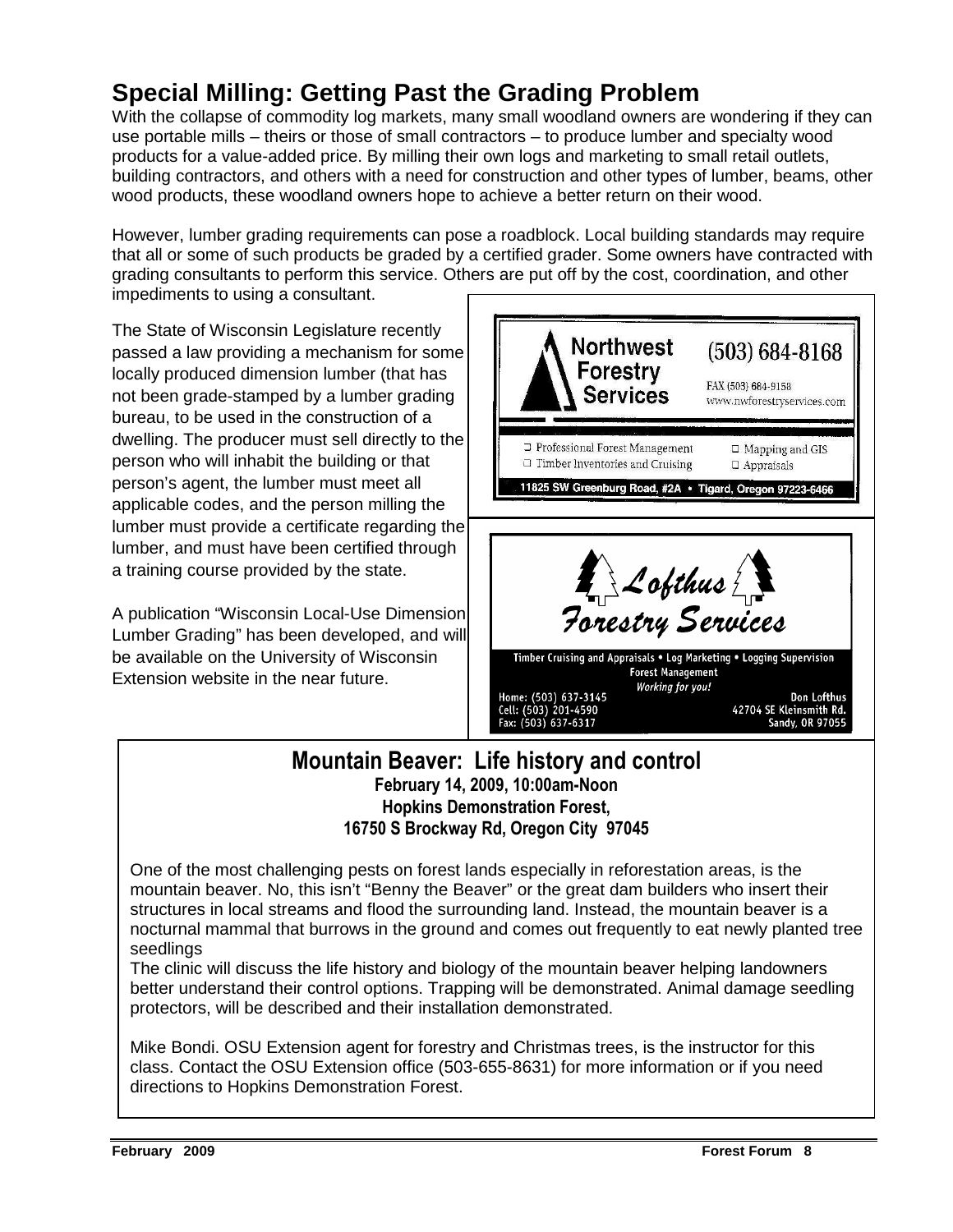# For All Your Forest Management Needs, Let MAP's Experience Work for You

MAP, Inc. specializes in forest management for private woodland owners. Our goal is to create a partnership with our clients and manage their timberland together.

REFORESTATION . LOGGING . MARKETING . STEWARDSHIP MANAGEMENT PLANS



TIMBER APPRAISAL & CRUISING · FOREST MANAGEMENT · CERTIFIED FORESTERS

503-655-5524



19170 S. Molalla Ave. Oregon City, OR 97045 Email: map@web-ster.com FAX (503) 655-6578

# **Did You Know?**

**80% of Canadian wood comes to the U.S.? Wood production is 22% of the Canadian economy?** 

#### **Roundtable for Sustainable Forest Management (additional information from article on page 4)**

The Roundtable meeting on March 6<sup>th</sup> will be a place to share information, to evaluate and discuss environmental, economic, and social conditions and trends, to build common ground, and to help shape a common understanding and vision for the future.

The objectives for this facilitated three-hour meeting will be to:

- To provide background information and summarize the Board of Forestry's intent for establishing the Oregon Roundtable on Sustainable Forest Management
- Learn more about each other and the perspectives we bring to the table regarding sustainable forestry
- Share ideas about how the Oregon Roundtable on Sustainable Forest Management might function
- Reach agreement on next steps, including possible formation of a core group of folks committed to drafting a proposed Roundtable charter and a short-term work plan

### **"The Silent Invasion" An OPB Special On-line**

Oregon Public Broadcasting presented a television special last year on the nature and impact of invasive species in Oregon. The program was widely acclaimed, winning national awards. If you missed this special, you can now see it on-line – website below. Many of us do not realize the extent or impact these foreign visitors are having on our environment – check out the program and find out! http://www.opb.org/programs/in vasives/videos.php?page=full

# SILVASEED COMPANY

Site Selected Seed Sales For Alaska • Washington • Oregon • No. California • W. Idaho

CUSTOM CONE COLLECTION & SEED PROCESSING Complete Progeny and Seed Orchard Processing Services Preferred Sources of Christmas Tree Seeds and Seedlings

# **CUSTOM SEEDLING STOCK**

Container Grown (plugs) and Transplant Service (plug  $+1$ )

**David Gerdes** 

Mike Gerdes inquiries@silvaseed.com

FORESTERS

SILVASEED COMPAI P.O. Box 118 • Roy, WA 98580 • (253) 843-2246

"Serving Many of the Reforestation Needs of the World From This Location Since 1889"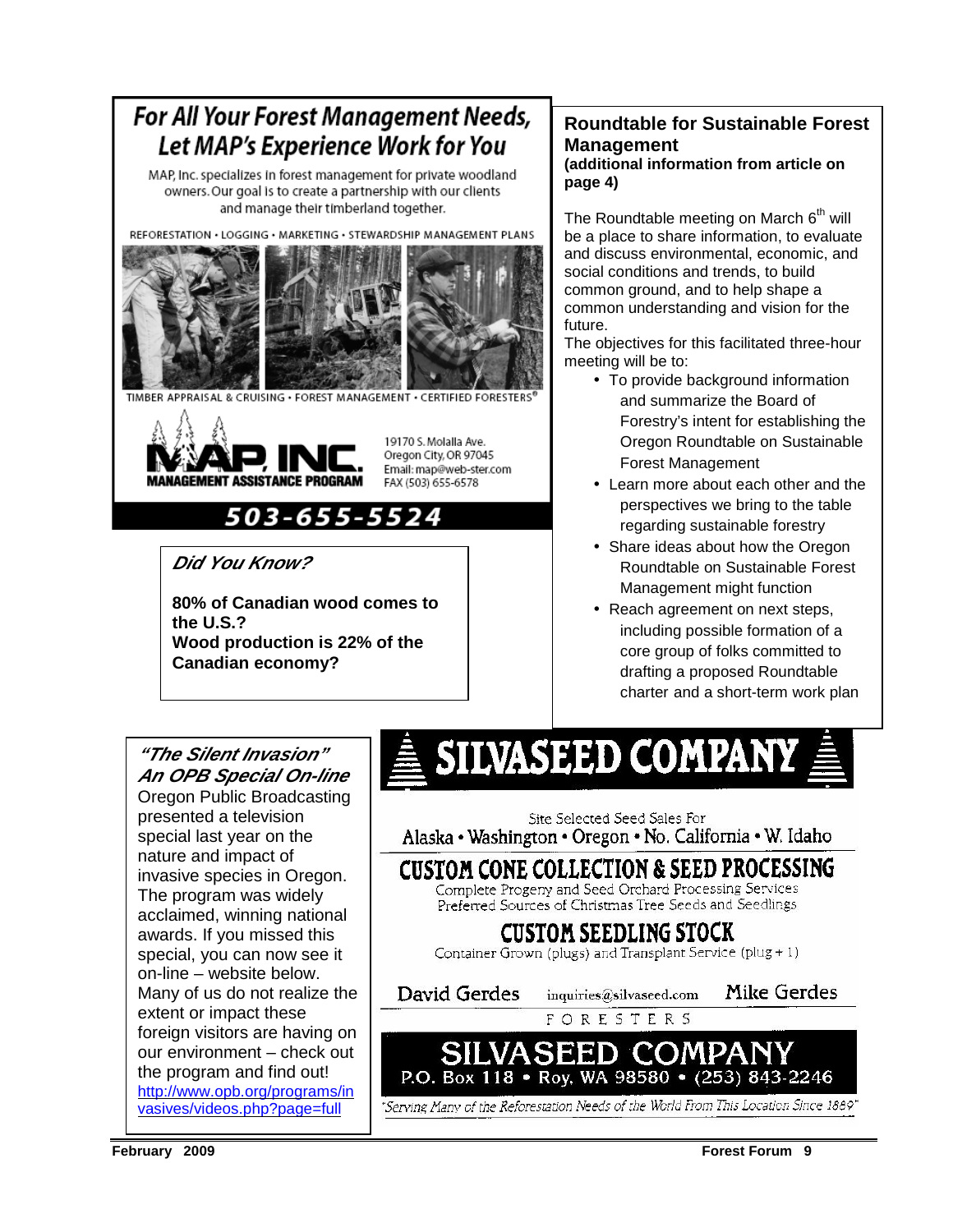# **STIMSON'S MANAGED FOREST**

A landowner assistance program practicing sustainable forestry...

#### **ASK US ABOUT...**

• How to implement

The Stimson commitment<br>to forest management<br>and the community is

a century-long tradition in<br>Northwest Oregon.

sustainable forestry into

#### **SERVICES**

• Tree Planting

**Practices Act** 

your plan

• Thinning Systems · The Coastal Salmon **Restoration Initiative** 

- Permitting, unit layout and administration of logging activities • The Oregon Forest
	- Marketing of all log sorts
	- Selective harvesting and thinnings
	- · Cost-effective reforestation and plantation maintenance



P.O. Box 68 · Forest Grove, OR 97116 (503) 357-2131

#### **FOREST MANAGEMENT** ASSISTANCE

We offer management services to<br>private woodland owners. Our commendations are based upon your objectives, sound forest<br>management, and value optimization.

The Stimson advantage means that<br>you earn the best possible dollar<br>for your logs and keep more where<br>it belongs - right in your own pocket.

A TRADITION OF QUALITY We are always interested in purchasing land, timber and delivered logs.

# SCHOLARSHIP APPLICATIONS AVAILABLE

This will be the third year that WCSWA has designated the Plant Sale proceeds to be used to award two scholarships. The scholarship forms are now available. Here are the details:

- Two \$1,000 scholarships will be issued
- A current member of WCSWA must recommend/sponsor an applicant (it need not be a relative)
- The scholarships will be available to graduating high school seniors and college students through their senior year and are not specific to the student's county of residence, field of study, college, university, or trade school
- Full time enrollment will be required for release of funds to the educational institution
- The scholarship application form will require personal and educational information plus two letters of recommendation, but no financial data
- The applicant must submit a 500 word essay explaining his or her distinguishing qualities, educational and life goals and experiences with their family's forest activities or those of their WCSWA sponsor
- Deadline for applications is April 6, 2009
- Winners will be notified as soon as possible and then introduced to our membership at the July Tree Farmer of the Year Picnic or at the annual November Award Banquet.
- Applications will be available at WCSWA monthly meetings or by calling or emailing Bonnie Shumaker at (503)324-7825 or bshumaker@coho.net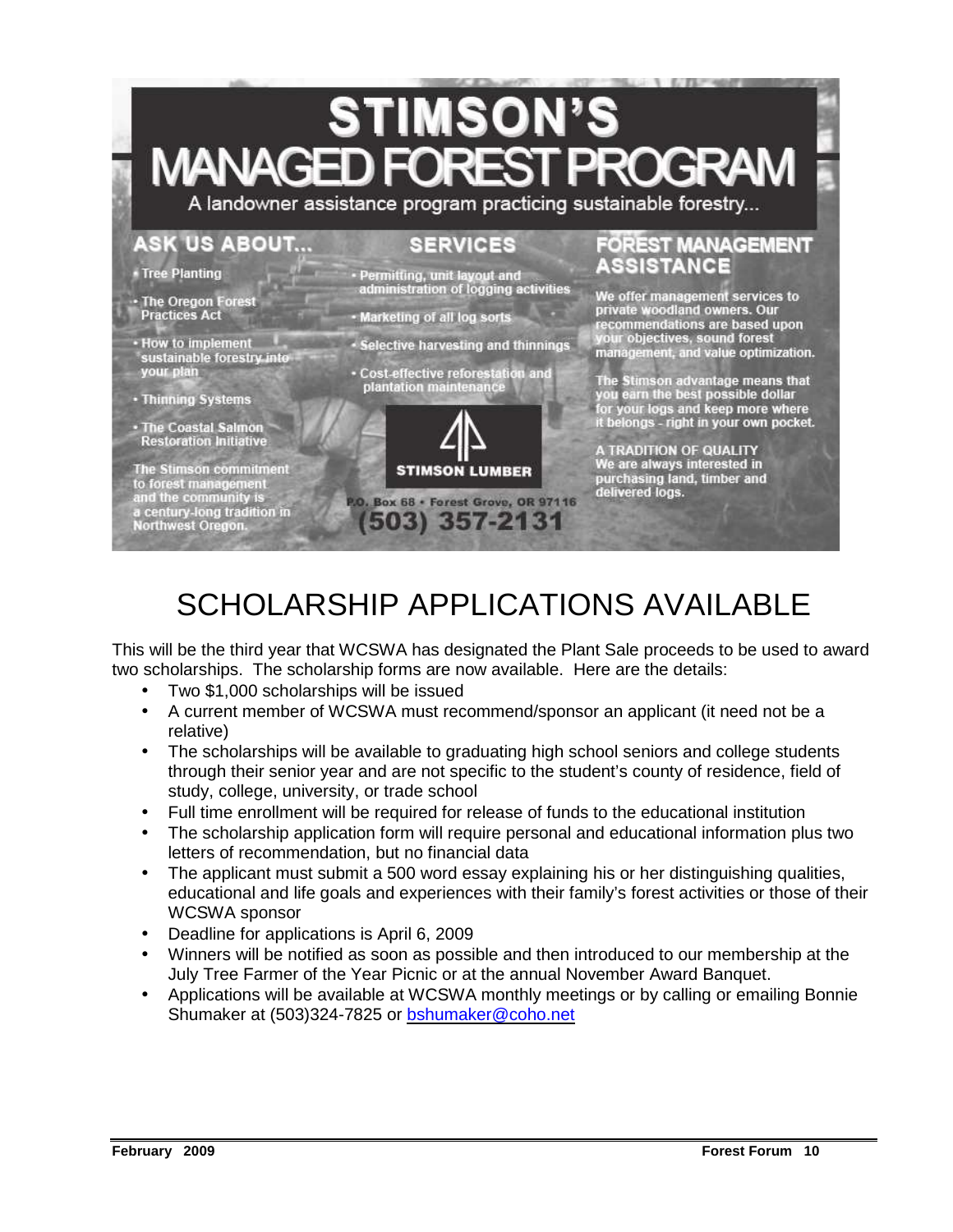# **Why Your Logs Are Worth Less**

The price of logs is at a long-time low, comparable to the early 1980's in recent memory. The economy takes a lot of the blame, and rightly so, but there are a lot of factors that affect lumber prices:

- Substitution of other materials for wood, i.e. steel, plastic
- More efficient utilization of wood, requiring less wood
- Smaller wood use, creating a bigger "wood basket", therefore less competition
- Social trends moving away from wood as a commodity



### **EPA Considers Restriction on Sulfometron Methyl (SM)**

Many small woodland owners have used Oust to control grasses and broadleaf weeds for site preparation and vegetative control. SM is the active ingredient in Oust, as well as some other herbicides. The U.S. Environmental Protection Agency has released its Re-registration Eligibility Decision (RED) for SM (November, 2008). The RED notes the low potential for SM toxicity to wildlife and fish, but specifies new risk mitigation measures to protect non-target plants. These measures include:

- Aerial applications more than 10 feet above canopy are prohibited
- Aerial applications prohibited within 500 feet of surface water, irrigation sources, and crops
- Ground applications prohibited within 100 feet of surface water, irrigation sources, and crops



#### **Note:**

The above referenced EPA action is not a final decision. Comments are being taken at this time. NCASI (National Council for Air and Stream Improvement, Inc.) has submitted the following points:

- State BMPs minimize risk
- Data show minimum introduction of SM in streams
- Proposed mitigation measures decrease productivity and are an economic hardship
- Restrictions on aerial application will force use of other vegetation control practices with greater risks, and may prevent achievement of state reforestation requirements